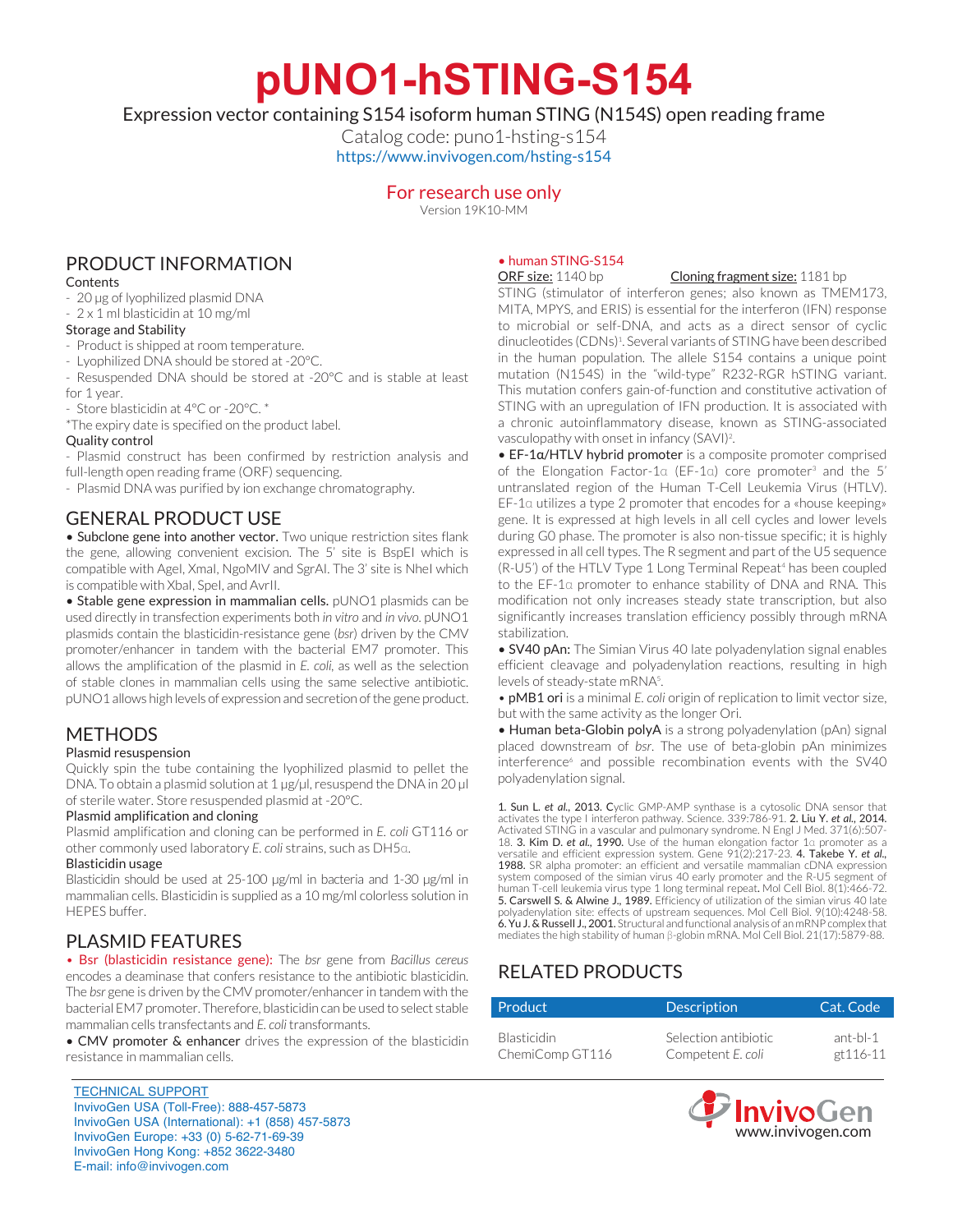

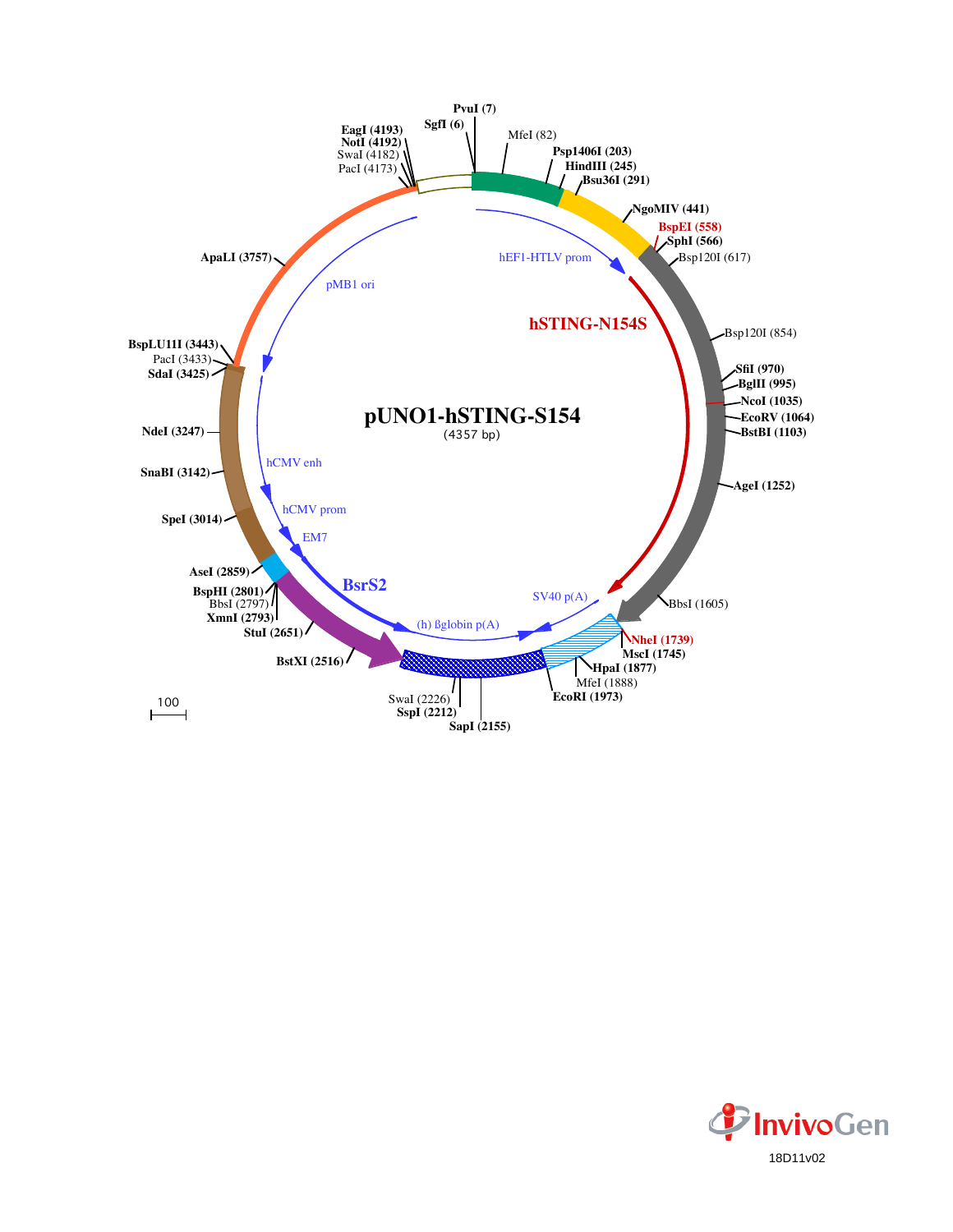**SgfI (6) PvuI (7)**

1

MfeI (82)

| 101                                              | GAGAAGGTGGCGCGGGGTAAACTGGGAAAGTGATGTCGTGTACTGGCTCCGCCTTTTTTCCCGAGGGTGGGGAGAACCGTATATAAGTGCAGTAGTCGCC                                                                                                                                                                                                                                                                                                                                                                                                                                                                                                                                            |
|--------------------------------------------------|-------------------------------------------------------------------------------------------------------------------------------------------------------------------------------------------------------------------------------------------------------------------------------------------------------------------------------------------------------------------------------------------------------------------------------------------------------------------------------------------------------------------------------------------------------------------------------------------------------------------------------------------------|
|                                                  | Psp1406I (203)<br>$HindIII$ (245)<br><b>Bsu36I</b> (291)                                                                                                                                                                                                                                                                                                                                                                                                                                                                                                                                                                                        |
| 301                                              | GCCATCCACGCCGGTTGAGTCGCGTTCTGCCGCCTCCCGCCTGTGGTGCCTCCTGAACTGCGTCCGCCGTCTAGGTAAGTTTAAAGCTCAGGTCGAGACC                                                                                                                                                                                                                                                                                                                                                                                                                                                                                                                                            |
| 401                                              | NgoMIV(441)                                                                                                                                                                                                                                                                                                                                                                                                                                                                                                                                                                                                                                     |
| 501                                              | SphI (566)<br><b>BspEI</b> (558)<br>11<br>M<br>- P<br>H.<br>-S<br>- S<br>L H<br>$\mathsf{P}$<br><sub>S</sub>                                                                                                                                                                                                                                                                                                                                                                                                                                                                                                                                    |
| 601<br>11 <sup>2</sup><br>45▶<br>78 <del>R</del> | Bsp120I (617)<br>GTGTCCCAGGGGTCACGGGGCCCCAGAAGGCAGCCTTGGTTCTGCTGAGTGCCTGGTGACCCTTTGGGGGCTAGGAGAGCCACCACAGAGCACACTCTC<br>P R G H G A Q K A A L V L L S A C L V T<br>L W<br>G<br>Ε<br>Æ<br>C.<br>- 11<br>G<br>$\mathsf{P}$<br>701  CGGTACCTGGTCCTCCACCTAGCCTCCCTGCAGCTGGGACTGCTGTTAAACGGGGTCTGCAGCCTGGCTGAGGAGCTGCGCCACATCCACTCCAGGTACC<br>R Y L V L H L A S L O L G L L L N G V C S L A E E L R H<br>H<br>$\mathsf{S}$<br>R Y<br>Bsp120I (854)<br>G<br>S Y W<br>R T V<br>R A<br>C L G<br>- C<br>$\mathsf{P}$<br>L R R G<br>A L L L<br>L S<br>IY F<br>P<br>$\overline{N}$<br>YY.<br>S.<br>L.                                                      |
| 111                                              | SfiI (970)<br><b>BgIII</b> (995)<br>901 TGCGGTCGGCCCGCCCTTCACTTGGATGCTTGCCCTCCTGGGCCTCTCGCAGGCACTGAACATCCTCCTGGGCCTCAAGGGCCTGGCCCCAGCTGAGATC<br>L L G L S O A L N<br>A V G<br>P<br>L A<br>I L L G L K G L A P A E<br>P<br>F<br>T W<br>M<br><b>Contract</b><br><b>NcoI</b> (1035)<br>EcoRV (1064)                                                                                                                                                                                                                                                                                                                                                |
| 145                                              | 1001 TCTGCAGTGTGTGAAAAAGGGAATTTC <mark>AGC</mark> GTGGCCCATGGGCTGGCATGGTCATATTACATCGGATATCTGCGGCTGATCCTGCCAGAGCTCCAGGCCC<br>EKGNFSVAHGLAWS<br>S A V C<br>G<br>Y<br>R<br>Y Y<br>L.<br>L<br>-L.<br>$\mathsf{P}$<br>E.<br>LO A<br>т.<br>$\blacksquare$<br><b>BstBI</b> (1103)                                                                                                                                                                                                                                                                                                                                                                      |
| 178 F R                                          | 1101 GGATTCGAACTTACAATCAGCATTACAACAACCTGCTACGGGGTGCAGTGAGCCAGCGGCTGTATATTCTCCTCCCATTGGACTGTGGGGTGCCTGATAA<br>R G A V S Q R L Y I L L P<br>L D<br>$\overline{C}$<br>G V<br>P<br>D.<br>$\blacksquare$<br>TYN OHYN N L L<br>- N<br>AgeI (1252)<br>1201 CCTGAGTATGGCTGACCCCAACATTCGCTTCCTGGATAAACTGCCCCAGCAGACCGGTGACCGTGCTGGCATCAAGGATCGGGTTTACAGCAACAGCATC                                                                                                                                                                                                                                                                                        |
| 211<br>245<br>$278 \text{ F}$ G<br>311           | R A G<br>$\mathsf{P}$<br>N<br>I R F L D K L P Q Q T G D<br>I K D<br>R V Y<br>L.<br>S M A D<br>S N<br>- S<br>Q R A G T C V L E Y A T P L Q T L F A M<br>Y.<br>E.<br>E.<br>NG<br>- S<br>OYSOA<br>1401 GCTTTAGCCGGGAGGATAGGCTTGAGCAGGCCAAACTCTTCTGCCGGACACTTGAGGACATCCTGGCAGATGCCCCTGAGTCTCAGAACAACTGCCGCCT<br>E Q A K L F<br>$\mathbf{C}$<br>R T L E D<br>ILADAP<br>- E<br>-F<br>S<br>R<br>- E<br>- D<br>R<br><b>S</b><br>$\overline{Q}$<br>N<br>C<br>- L -<br>1501 CATTGCCTACCAGGAACCTGCAGATGACAGCAGCTTCTCGCTGTCCCAGGAGGTTCTCCGGCACCTGCGGCAGGAGGAAAAGGAAGAGGTTACTGTGGGC<br>S S F S L S Q E V L R H L R Q E E K E E V T V G<br>Y Q E P A D D<br>A |
|                                                  | BbsI (1605)<br>S T S T M S Q E P E L L I S G M E K P L P<br>345 S L K T S A<br>$\mathsf{P}$<br>L R T D<br>$\vee$                                                                                                                                                                                                                                                                                                                                                                                                                                                                                                                                |
| 378 F F                                          | <b>MscI</b> (1745)<br><b>NheI</b> (1739)<br>1701 TCTCTTGAGACCCAGGGTCACCAGGCCAGAGCCTCCAGTGCTAGCTGGCCAGACATGATAAGATACATTGATGAGTTTGGACAAACCACAACTAGAATGC<br>$S \bullet$                                                                                                                                                                                                                                                                                                                                                                                                                                                                            |
|                                                  | <b>HpaI</b> (1877)<br>MfeI (1888)<br>1801 AGTGAAAAAAATGCTTTATTTGTGAAATTTGTGATGCTATTGCTTTATTTGTAACCATTATAAGCTGCAATAAACAAGTTAACAACAACAATTGCATTCA                                                                                                                                                                                                                                                                                                                                                                                                                                                                                                  |
| 1901                                             | <b>EcoRI</b> (1973)<br>TTTTATGTTTCAGGTTCAGGGGGGAGGTGTGGGAGGTTTTTTAAAGCAAGTAAAACCTCTACAAATGTGGTATGG <b>AATTCTAAAATACAGCATAGCAAAAC</b>                                                                                                                                                                                                                                                                                                                                                                                                                                                                                                            |
|                                                  | 2001 TTTAACCTCCAAATCAAGCCTCTACTTGAATCCTTTTCTGAGGGATGAATAAGGCATAGGCATCAGGGGCTGTTGCCAATGTGCATTAGCTGTTTGCAGC                                                                                                                                                                                                                                                                                                                                                                                                                                                                                                                                       |
|                                                  | SapI (2155)<br>2101 CTCACCTTCTTTCATGGAGTTTAAGATATAGTGTATTTTCCCAAGGTTTGAACTAGCTCTTCATTTCTTTATGTTTTAAATGCACTGACCTCCCACATTC                                                                                                                                                                                                                                                                                                                                                                                                                                                                                                                        |
|                                                  | SspI(2212)<br>SwaI (2226)                                                                                                                                                                                                                                                                                                                                                                                                                                                                                                                                                                                                                       |
| 2301                                             | TATCCCCCAGTTTAGTAGTAGTAGTAGGAACAAAGGAACCTTTAATAGAAATTGGACAGGAAAGCGAGCTTCTAGCTTTAGTTCCTGGTGTACTT                                                                                                                                                                                                                                                                                                                                                                                                                                                                                                                                                 |
|                                                  | 1414<br>$\bullet$<br>N<br>R<br>$\top$<br>Y K<br>2401 GAGGGGGATGAGTTCCTCAATGGTGGTTTTGACCAGCTTGCCATTCATCTCAATGAGCACAAAGCAGTCAGGAGCATAGTCAGAGATGAGCTCTCTGCAC<br>$135$ <sup>4</sup> L P<br>I T T K V L K G N M E<br>ILEE<br>I L V F C D P A Y D S I L E R C                                                                                                                                                                                                                                                                                                                                                                                         |

GGATCTGCGATCGCTCCGGTGCCCGTCAGTGGGCAGAGCGCACATCGCCCACAGTCCCCGAGAAGTTGGGGGGAGGGGTCGGCAATTGAACGGGTGCCTA